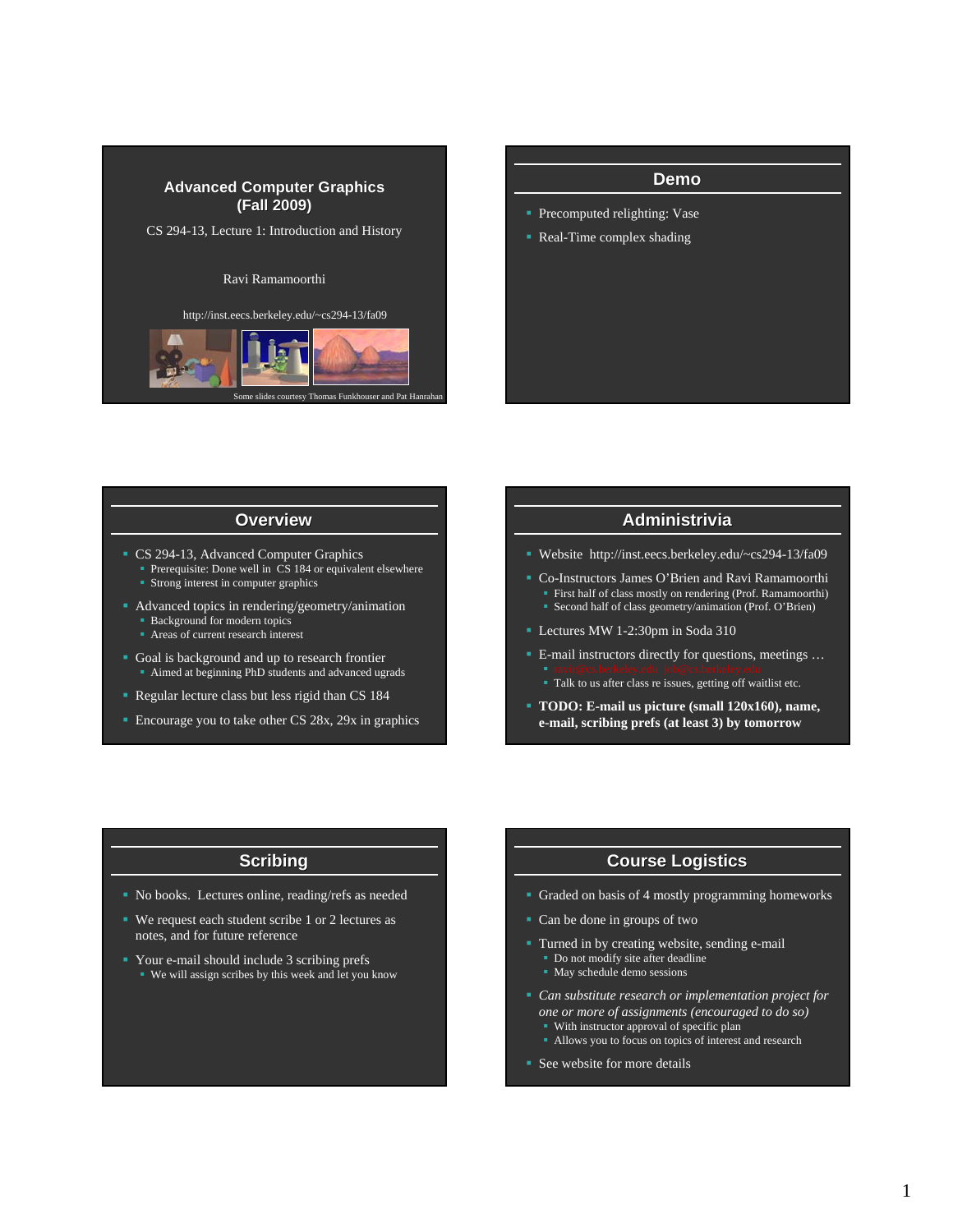### **Rendering and Appearance (1st half)**

- Core area in computer graphics
- **Efficiently and easily create visual appearance**
- **Long history (1960s to current time): Variety of old** and new topics
- **From basic visibility and shading, to global** illumination, to image-based rendering, to data-driven appearance and light fields
- Many links to physics, math, computer science





#### early 1980s - global illumination

- Whitted (1980) ray tracing
- Goral, Torrance et al. (1984) radiosity
- Kajiya (1986) the rendering equation



## **Overview of Course**

- Weeks 1-2: Basic ray, path tracing and Monte Carlo global illumination rendering
- Weeks 3-7: Topics of current research interest
- Offline Rendering (efficient sampling): Week 3
- **Image-Based Rendering: Week 4**
- Real-Time Rendering: Weeks 4, 5
- **Data-Driven Appearance Acquisition: Week 6**
- Other Topics (Light Fields, Sparse Reconstruction)

## **First Assignment First Assignment**

- In groups of two (find partners)
- **Monte Carlo Path Tracer**
- If no previous ray tracing experience, ray tracer first.
- See how far you go. Many extra credit items possible, fast multi-dim. rendering, imp. sampling…
- Second assignment: Choice of real-time, precomputation-based and image-based rendering
- Or a research/implementation project of your choice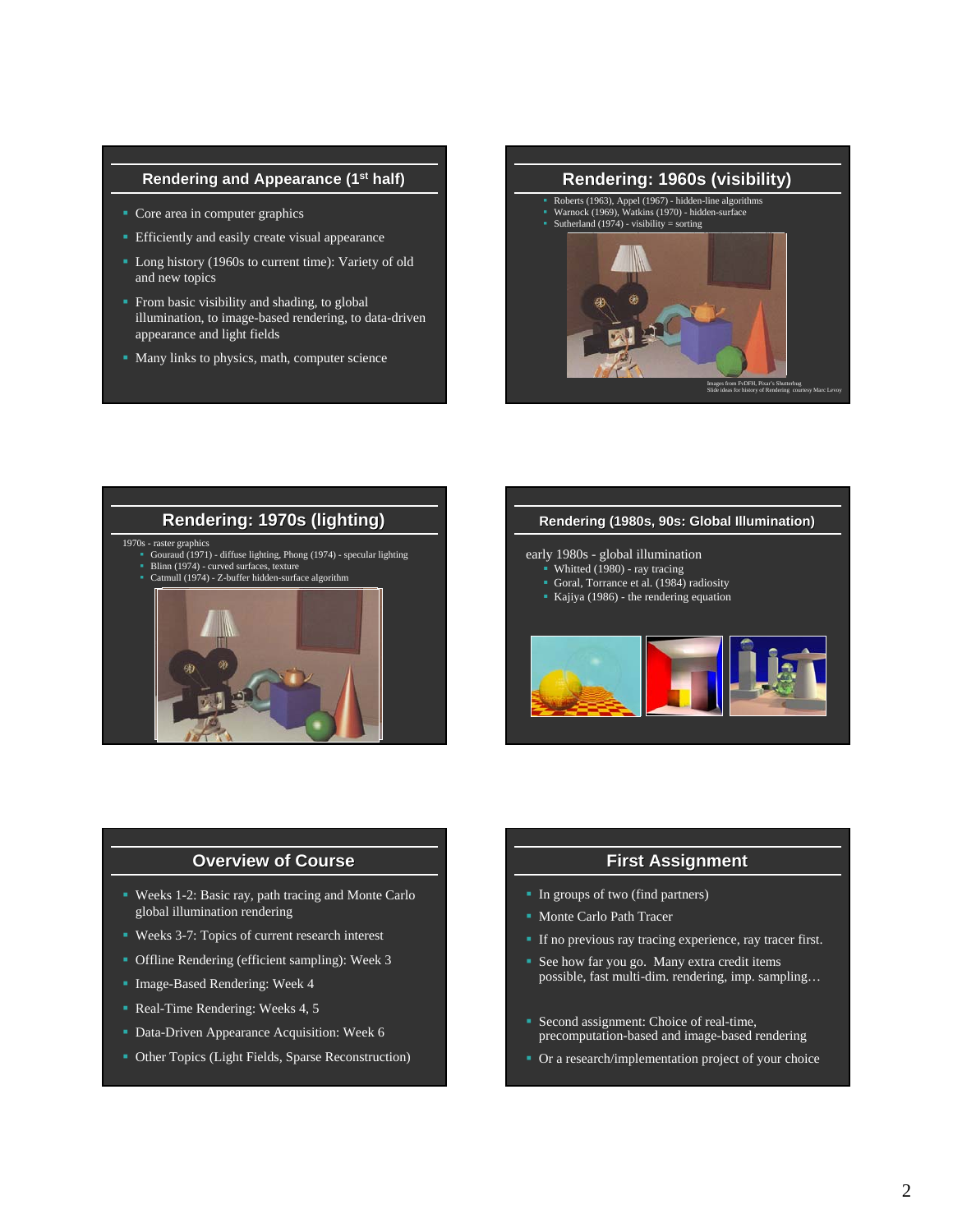- *Basic Ray Tracing*
- Global Illumination
- **Image-Based Rendering**
- Real-Time Rendering









typedef struct{double x,y,z}vec;vec U,black,amb={.02,.02,.02};struct sphere{ vec cen,color; double rad, kd, ks, kt, kl, jr)\*s, \*best, sph[]=[0,, 6,. 5, 1, 1, 1, 1, 9, 05, 2, 85, 0, 1, 7, -1, 8, .-5, 1, 5, 2, 1,<br>7, 3, 0, 05, 1, 2, 1, 8, .-5, 1, 2, .-5, 1, 8, 8, 1, ..3, 7, 0, 0, 1, 2, 3, -6, 15, 1, ..., 8, .0, 1, 7 .8,1., 1.,5.,0.,0.,0.,5,1.5,};yx;double u,b,tmin.sqrt(),tan();double vdot(A,B)vec A ,B;[return A.x "B.x+A.y"B.y+A.z"B.z;jvec vcomb(a,A,B)double a;vec A,B;{B.x+=a" A.x;B.y+=a"A.y;B.z+=a"A.z;<br>return B;jvec vunit(A)vec A;{return vcomb(1./sqrt( vdot(A,A)),A,black);}struct sphere"intersect (P,D)vec P,D;{best=0;tmin=1e30;s= sph+5;while(s-->sph)b=vdot(D,U=vcomb(-1.,P,s->cen) u=b\*b-vdot(U,U)+s->rad\*s ->rad,u=u>0?sqrt(u):1e31,u=b-u>1e-7?b-u:b+u,tmin=u>=1e-7&&<br>u<tmin?best=s,u: tmin;return best;}vec trace(level,P,D)vec P,D;(double d,eta,e;vec N,color; struct sphere's,'l;if(!level--)return black;if(s=intersect(P,D));else return amb;color=amb;eta= s->ir;d= -vdot(D,N=vunit(vcomb(-1,,P=vcomb(tmin,D,P),s->cen)));if(d-0)N=vcomb(-1,,N,black),<br>eta=1/eta,d= -d;l=sph+5;while(l-->sph)if((e=l ->kl'vdot(N,U=vunit(vcomb(-1,,P,l->cen))))>0&& intersect(P,U)==l)color=vcomb(e ,I->color,color);U=s->color,color.x'=U.x;color.y'=U.y;color.z<br>"=U.z;e=1-eta" eta"(1-d'd);return vcomb(s->kt,e>0?trace(level,P,vcomb(eta,D,vcomb(eta"dsqrt (e),N,black))):black,vcomb(s->ks,trace(level,P,vcomb(2'd,N,D)),vcomb(s->kd, color,vcomb sqrt (er,www.awr),yuatoming-somalistic (er,www.awr),somalistic (er,www.awr),somalistic (er-skl,U,black))));}main(){printf("%d"%dh",32,32);\mille(yx<32'32) Ux=yx%32-32/2, Uz=32/2-<br>yx++/32,U.y=32/2/tan(25/114.5915590261),U %.0f %.0f %.0f\n",U);}/\*minray!\*/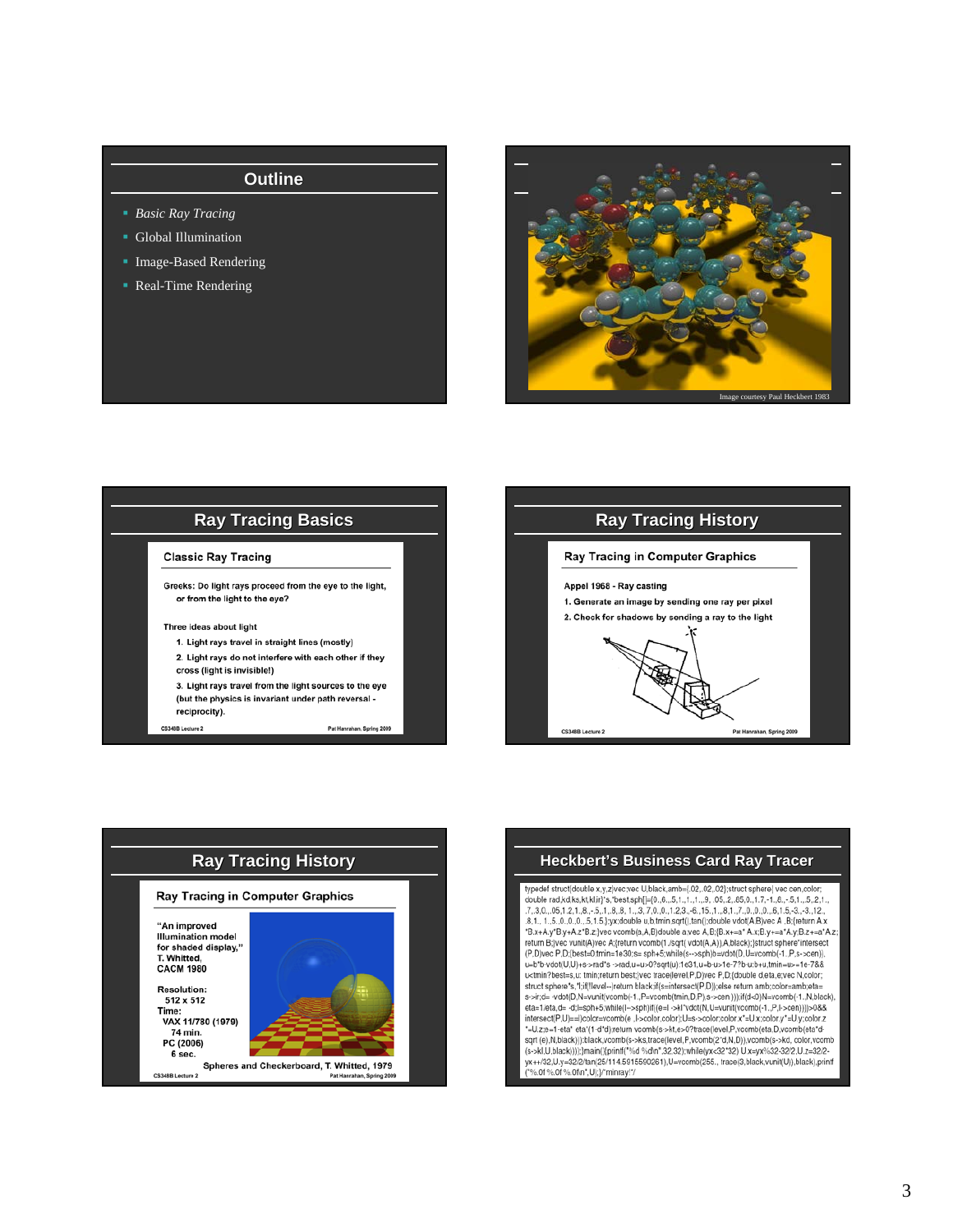- **Basic Ray Tracing**
- *Global Illumination*
- Image-Based Rendering
- Real-Time Rendering









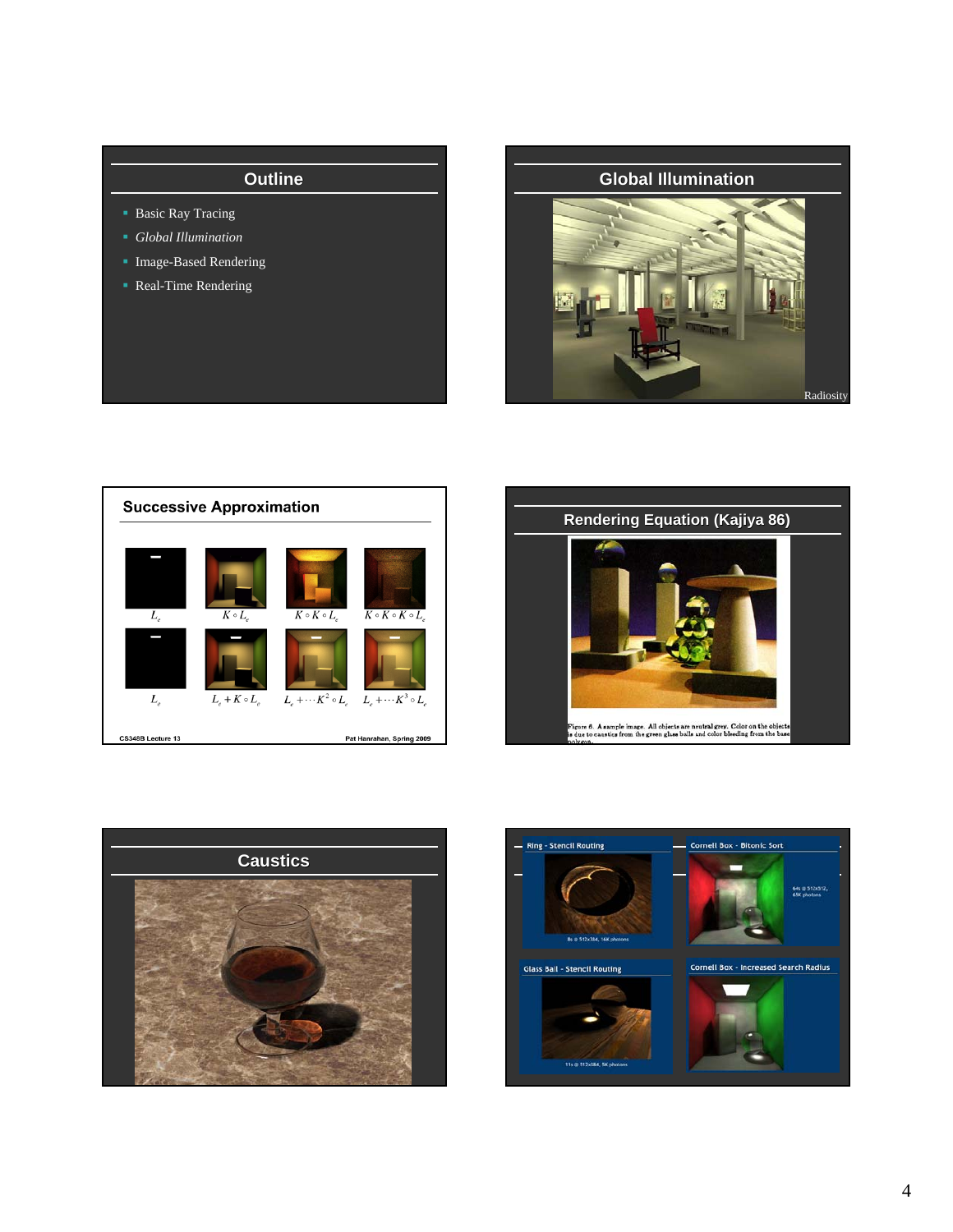- **Basic Ray Tracing**
- **Global Illumination**
- *Image-Based Rendering*
- Real-Time Rendering

**Image-Based Rendering Apple's QuickTime VR** Outward Inward